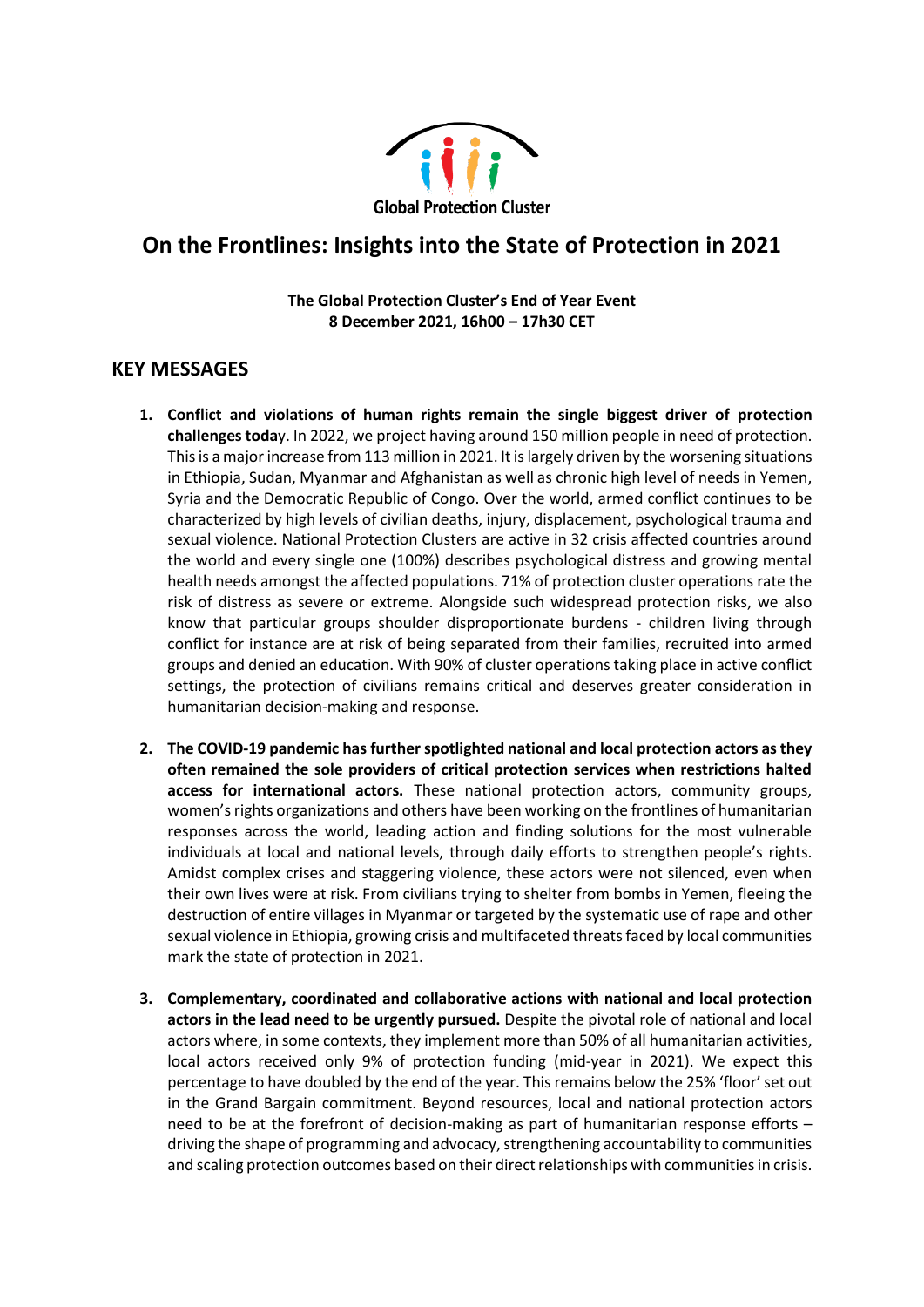We call on donors, agencies and member states to ensure that 25% of funding to the protection sector goes to local actors and provide them with institutional support to better access humanitarian planning, coordination, and resource mobilization mechanisms. As a protection actor, the Global Protection Cluster and national protection clusters are committed to working with local and national actors to further enable their direct and meaningful participation in the cluster system, supporting grassroots and local actors with increased funding and co-creating protection strategies, programmes and collaborative advocacy that accelerate change for those facing severe protection risks.

- **4. The international community continues to fail people in the most dangerous places on earth, where violence and abuse run rampant. This reflects chronic limited political will to protect those living through crises and gaps in available resources despite clear progress made this year.** Based on initial data collected, we are seeing some important strides that have been made in terms of increased funding for protection related interventions globally ; with almost 1 billion dollars mobilized in 2021. This is welcome - we know the impacts protection interventions have and we're encouraged donors are increasingly seeing it too. However, at the same time, we are facing rapidly escalating protection risks alongside protracted and increasingly neglected crises. Funding levels are simply not keeping pace with realities on the ground and the gap between protection needs and the funding available remains substantial. In 2021, protection actors across 32 crises identified 113 million people in need of protection services to keep them safe from immediate threats in conflict and disaster-affected areas, to address urgent legal issues affecting their rights, and to prevent or respond to violence, abuse and exploitation. With the resources available, the Global Protection Cluster rolled out a minimum package of protection services across all operations reaching an estimated number of 23 million people in 2021.
- **5. Protection is not just a matter of money; it is also about standing up for humanitarian principles and people's rights**. This means seeing all people in crises as people with the same rights as anyone else in the world to safety, legal protection and dignity. And when this is not the case, we must consistently stand up and speak out for protection, identifying the specific and varied risks that different groups face and mobilizing the political will and collaborative response efforts that are so urgently needed. This is about providing psychosocial support to survivors of sexual violence, while also advancing accountability efforts for its use as a weapon of war. The GPC Annual Review of the Centrality of Protection serves to remind humanitarians – from the top officials in the UN to the thousands of workers on the ground – that protection is our fundamental responsibility. It doesn't only need more money. It needs to be at the centre of every plan, every response effort, every discussion we have with people affected by earthquakes, fires, floods and war. It is a wake-up call to all of us: people have rights, and they must come first.
- **6. A holistic approach to protection financing requires looking at complementary funding sources, especially from other sectors, and development and peace actors.** On the eve of the launch of the Global Humanitarian Overview (GHO), we call on donors and member states to ensure the protection sector and its areas of responsibility receive an equitable proportion of humanitarian funding in 2022 to address the growing protection challenges in humanitarian crises. The mainstreaming and integration of protection within the programmes of other sectors also represents a significant contribution albeit very hard to measure.

### **KEY FIGURES**